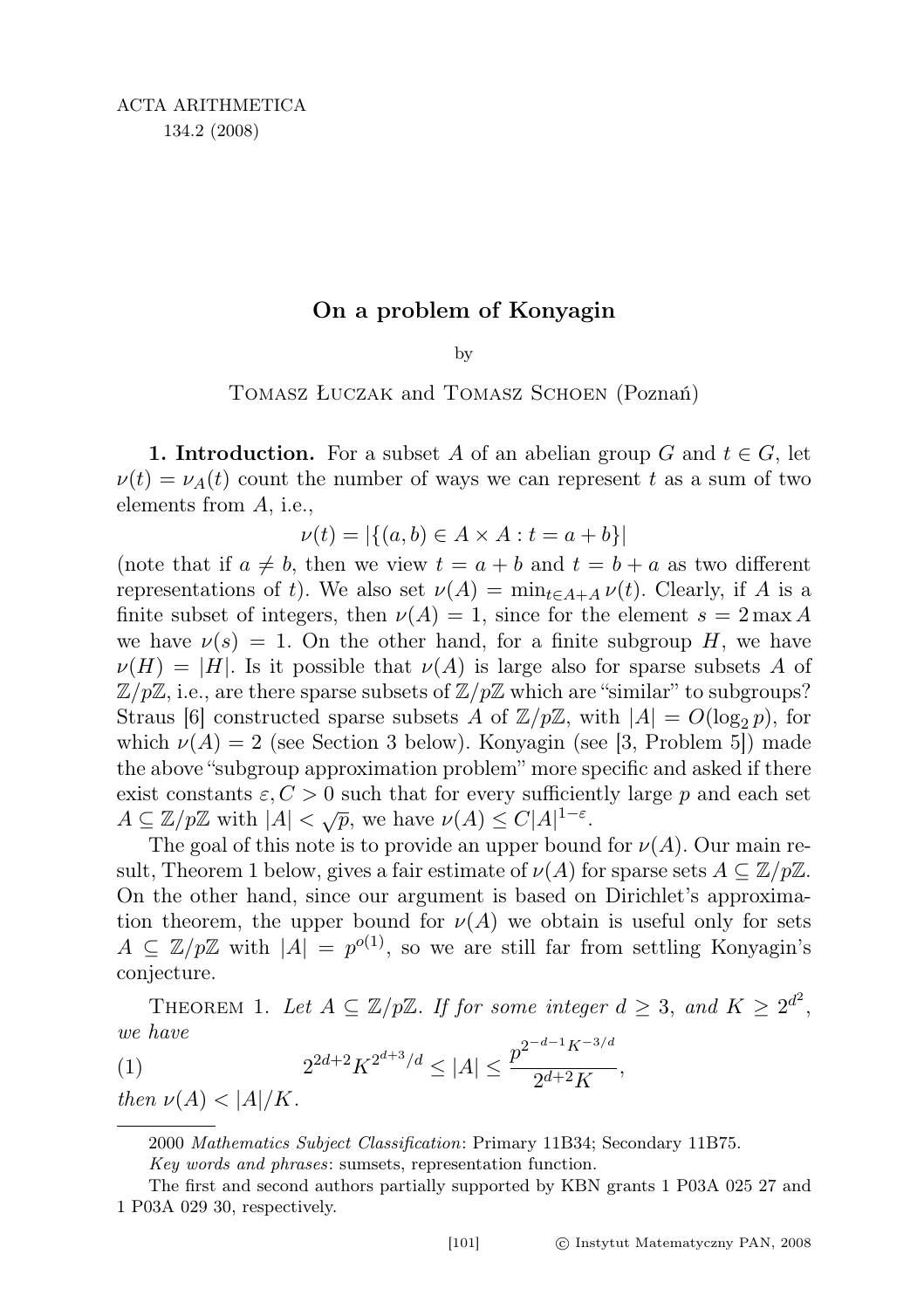Since the statement of Theorem 1 is somewhat technical, we state one of its consequences in a slightly more accessible form.

COROLLARY. For every  $\varepsilon$ ,  $0 < \varepsilon < 1$ , there exists a constant  $a_0$  such that for every  $A \subseteq \mathbb{Z}/p\mathbb{Z}$  with

$$
a_0 \le |A| \le 2^{(\log_2 p)^{1/5}},
$$

we have

$$
\nu(A) \le |A| 2^{-(1-\varepsilon)(\log_2 \log_2 |A|)^2}.
$$

We also remark that results of Green and Ruzsa [2] imply that

(2) 
$$
\nu(A) \le \max\{1, |A|(\log_2 p)^{-1/2 + o(1)}\},
$$

for every  $A \subseteq \mathbb{Z}/p\mathbb{Z}$ ,  $|A| \leq \sqrt{p}$ . For much sparser sets A this fact follows immediately from Dirichlet's approximation theorem and a "gap argument" used in the proof of Theorem 1 below. However, in the next section, we prove a result related to an additive lemma of Plünnecke and Ruzsa (Lemma 2) which leads to a better bound for  $\nu(A)$ . Then we give the proof of Theorem 1. Finally, in the last section, we supplement our results with an example of a sparse sets A with (moderately) large  $\nu(A)$ .

2. Proof of the main result. Let us first recall the following result of Plünnecke and Ruzsa (see, for instance, Nathanson [4, Theorem 7.6]).

LEMMA 1. Let C, D be finite subsets of an abelian group. If  $|C + D| \le$  $K|D|$ , then for every  $k \geq 1$ ,

$$
(3) \t\t\t |kC| \le K^k|D|.
$$

Our first lemma states that if  $\nu(A)$  is large, then we can find in A dense subsets whose sumset is smaller than anticipated in Lemma 1. This result is somewhat similar to Lemma 2.7 of Green and Ruzsa [2] from which it follows that, basically, if  $k \geq K$ , then in (3) one can replace  $K^k$  by  $K^{k/\log_2 k}$ . However, in the proof of Theorem 1, we use (3) with  $k = 2^{\Theta(\sqrt{\log_2 K})}$ , which is much smaller than K.

Lemma 2. Let A be a finite subset of an abelian group and suppose that  $\nu(A) \geq |A|/K$ . Then, for each integer  $d \geq 3$ , there are subsets  $A_1, \ldots, A_{2^d}$ of A such that  $|A_j| \geq |A|/K$  for  $j = 1, \ldots, 2^d$ , and

$$
|A_1 + \cdots + A_{2^d}| \le K^{2^{d+2}/d-1} |A|.
$$

Proof. Note that we can assume that

(4) 
$$
|2^d A| > K^{2^{d+2}/d-1} |A|,
$$

since otherwise the assertion holds for  $A_j = A, j = 1, ..., 2^d$ .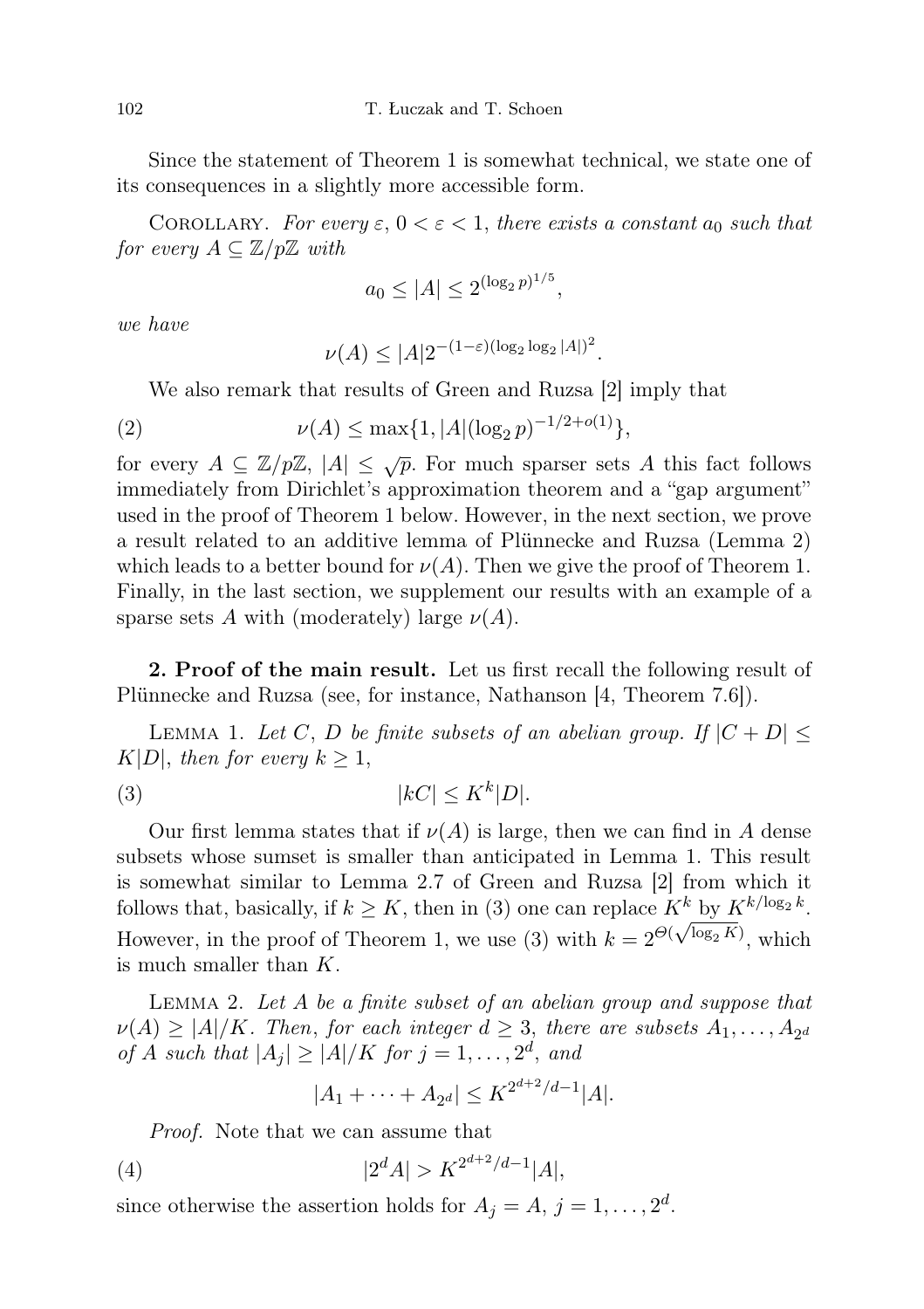Let us consider the sequence of sumsets  $A, 2A, \ldots, 2<sup>d</sup>A$ , and for  $i \ge 1$  set  $\nu_i(t) = |\{(a, b) \in 2^{i-1}A \times 2^{i-1}A : t = a+b\}|.$ 

We claim that for some  $i_0$ ,  $1 \leq i_0 \leq d$ , we have

(5) 
$$
\min_{t \in 2^{i_0} A} \nu_{i_0}(t) \leq K^{2^{i_0}/d - 1} |A|.
$$

Indeed, suppose that (5) does not hold, i.e., for every  $1 \leq i \leq d$  we have

(6) 
$$
\min_{t \in 2^i A} \nu_i(t) > K^{2^i/d - 1}|A|.
$$

We show that then, for  $1 \leq i \leq d$ ,

(7) 
$$
|2^{i} A| > K^{(d-i+4)2^{i}/d-1} |A|.
$$

We prove (7) by a (backward) induction. For  $i = d$  the inequality (7) becomes (4). If (7) holds for i,  $1 \leq i \leq d$ , then, from (6) and the induction hypothesis,

$$
|2^{i-1}A|^2 = \sum_t \nu_i(t) > |2^i A| K^{2^i/d - 1}|A| > K^{(d - (i-1) + 4)2^i/d - 2}|A|^2.
$$

Thus, (7) holds for all  $i, 1 \leq i \leq d$ . In particular, when  $i = 1$ , we have

$$
|2A| > K^{(d+3)2/d-1}|A| = K^{1+6/d}|A|,
$$

which contradicts the fact that

$$
|2A| \le \frac{|A|^2}{\nu(A)} \le K|A|.
$$

Consequently, (5) holds, and for some  $i_0 \geq 1$  and  $t_0 \in 2^{i_0}A$  we have  $\nu_{i_0}(t_0) \leq K^{2^{i_0}/d-1} |A|$ . Take any two elements  $a, b \in 2^{i_0-1}A$  with  $t_0 =$  $a + b$ . Then  $a = a_1 + \cdots + a_{2^{i_0-1}}$  and  $b = b_1 + \cdots + b_{2^{i_0-1}}$  for some  $a_1, \ldots, a_{2^{i_0-1}}, b_1, \ldots, b_{2^{i_0-1}} \in A$ . Set  $c_j = a_j + b_j$ ,  $A_j = A \cap (c_j - A)$ , and observe that  $|A_i| = \nu(c_i) \geq |A|/K$ . Then

(8) 
$$
t_0 = (a_1 + \cdots + a_{2^{i_0-1}}) + (b_1 + \cdots + b_{2^{i_0-1}}),
$$

and for any choice of elements  $a_1 \in A_1, \ldots, a_{2^{i_0-1}} \in A_{2^{i_0-1}}$  we can find other elements  $b_1 \in A_1, \ldots, b_{2^{i_0-1}} \in A_{2^{i_0-1}}$  satisfying (8). Thus, there are at least  $|A_1 + \cdots + A_{2^{i_0-1}}|$  elements  $a \in 2^{i_0-1}A$  such that  $t_0 = a + b$  for some  $b \in 2^{i_0-1}A$ , which yields

$$
|A_1 + \cdots + A_{2^{i_0-1}}| \le \nu_{i_0}(t_0) \le K^{2^{i_0}/d-1}|A|.
$$

By Lemma 1 applied with  $C = A_1 + \cdots + A_{2^{i_0-1}-1}, D = A_{2^{i_0-1}},$  we get

$$
|kA_1 + \dots + kA_{2^{i_0-1}-1}| \le K^{k2^{i_0}/d-1}|A|.
$$

In particular, for  $k = 2^{d-i_0+2}$ , we have

$$
|2^{d-i_0+2}A_1 + \dots + 2^{d-i_0+2}A_{2^{i_0-1}-1}| \le K^{2^{d+2}/d-1}|A|,
$$

which completes the proof of Lemma 2.  $\blacksquare$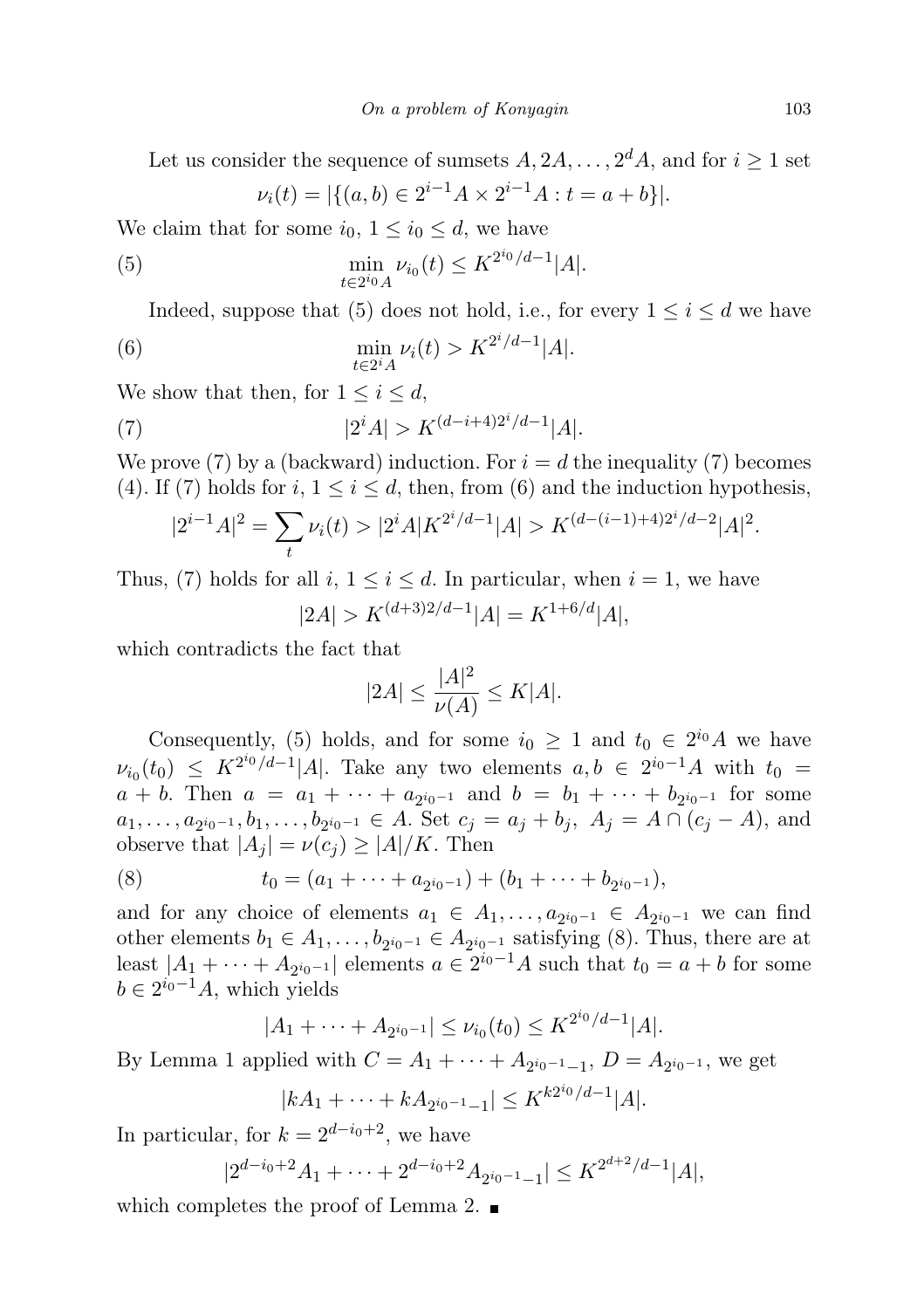Our proof of Theorem 1 relies on the following consequence of Lemma 2.

LEMMA 3. Let  $d \geq 3$ ,  $s = 2^d$ ,  $K \geq 2^{d^2}$ , and  $A \subseteq \mathbb{Z}/p\mathbb{Z}$  be such that  $|A| \geq 4s^2K^{8s/d}$ , and  $\nu(A) \geq |A|/K$ . Then there exist subsets  $R_1, \ldots, R_{2s-1}$ of A with at most  $\ell = |K^{3/d}|$  elements each, such that

$$
(9) \qquad |A \cap (R_1 + \dots + R_s - R_{s+1} - \dots - R_{2s-1})| > \frac{1}{4} K^{s/d} > 2K^2.
$$

*Proof.* Let  $A_1, \ldots, A_s$  be the sets given by Lemma 2. We may and will assume that  $|A_i| = |A|/K$  for all  $i = 1, \ldots, s$ . Denote by  $r(t)$  the number of representations  $t = a_1 + \cdots + a_s$ ,  $a_i \in A_i$ . Let  $\mathbf{R}_i$ ,  $\mathbf{R}_{s+i} \subseteq A_i$ ,  $i = 1, \ldots, s$ , be sets chosen independently at random from the family of all subsets of  $A_i$ with  $\ell$  elements. We denote by U the set of  $(2s - 1)$ -tuples  $(c_1, \ldots, c_{2s-1})$ such that  $c_i \in \mathbf{R}_i$ ,  $i = 1, ..., 2s - 1$ , all elements  $c_i$  are different, and

$$
c_1 + \cdots + c_s - c_{s+1} - \cdots - c_{2s-1} \in A_s \subseteq A.
$$

Moreover, let  $X = |U|$ . In order to estimate the expectation of the random variable X note that the number of solutions to

$$
a_1 + \dots + a_s = b_1 + \dots + b_s, \quad a_i, b_i \in A_i,
$$

is equal to  $\sum_t r^2(t)$ . By Lemma 2 and the Cauchy–Schwarz inequality we have

(10) 
$$
\sum_{t} r^{2}(t) \geq \frac{(\sum_{t} r(t))^{2}}{|A_{1} + \dots + A_{s}|} \geq \frac{(|A|/K)^{2s}}{K^{4s/d-1}|A|} = K^{-4s/d} \left(\frac{|A|}{K}\right)^{2s-1}.
$$

Furthermore, if we denote by  $\overline{r}(a)$  the number of representations

$$
a = a_1 + \dots + a_s - a_{s+1} - \dots - a_{2s-1}, \quad a_i, a_{i+s} \in A_i, 1 \le i \le s,
$$

such that  $a_m \neq a_n$  for  $1 \leq m < n \leq 2s - 1$ , then (10) and the fact that  $|A| \geq 4s^2 K^{8s/d}$  imply that

$$
(11) \quad \sum_{a \in A_s} \overline{r}(a) \ge \sum_t r^2(t) - \binom{2s-1}{2} \left(\frac{|A|}{K}\right)^{2s-2} \ge \frac{1}{2} K^{-4s/d} \left(\frac{|A|}{K}\right)^{2s-1}.
$$

Then

(12) 
$$
\mathbb{E}X = \sum_{a \in A_s} \overline{r}(a) \left(\frac{\ell K}{|A|}\right)^{2s-1} \ge \frac{1}{2} K^{-4s/d} \ell^{2s-1} > \frac{1}{2} K^{s/d} > 4K^2.
$$

Now let Y denote the number of pairs of distinct  $(2s - 1)$ -tuples  $(c_1, \ldots, c_{2s-1}), (c'_1, \ldots, c'_{2s-1})$  from U such that (13)  $c_1 + \cdots + c_s - c_{s+1} - \cdots - c_{2s-1} = c'_1 + \cdots + c'_s - c'_{s+1} - \cdots - c'_{2s-1}.$ Then, for the expectation of  $Y$ , we have

$$
\mathbb{E}Y \le \sum_{a \in A_s} \overline{r}(a) \sum_{j=0}^{2s-3} \binom{2s-1}{j} \left(\frac{|A|}{K}\right)^{2s-2-j} \left(\frac{\ell}{|A|/K}\right)^j \left(\frac{\binom{\ell}{2}}{\binom{|A|/K}{2}}\right)^{2s-1-j}.
$$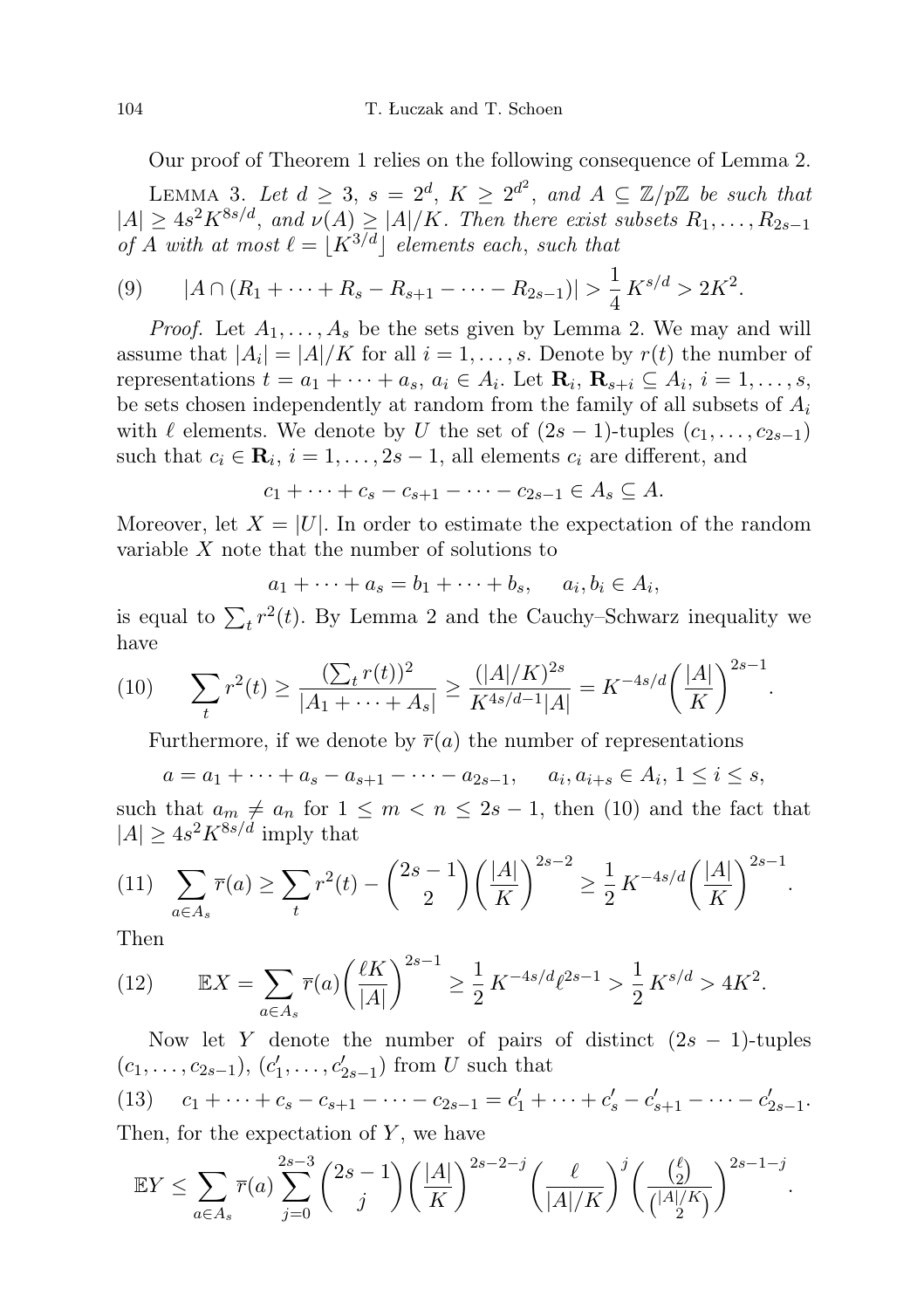Indeed, to estimate  $EY$  we choose first the sum on the left hand side of (13) (so we sum over  $a \in A_s$ ) and select the terms of the sum on the left hand side, which gives the factor of  $\bar{r}(a)$ . In order to bound the number of choices of the terms on the right hand side of  $(13)$ , denote by j the number of indices i,  $i = 1, \ldots, 2s-1$ , such that  $c_i = c'_i$ . The number of ways we can choose all but one  $2s - 1 - j$  terms  $c'_i$  which are different from  $c_i$  is very crudely estimated by  $(|A|/K)^{2s-2-j}$ . Finally, the probability that a randomly chosen pair of distinct  $(2s - 1)$ -tuples for which (13) holds is identical with the one we have just selected can be bounded from above by  $(\ell K/A)^j$  (the probability of choosing  $j$  elements which are the same on both sides) multiplied by  $\left(\binom{\ell}{2}\big/\binom{|A|/K}{2}\right)^{2j-1-j}$  (the probability of choosing  $2j-1-j$  pairs of different elements).

Thus, using (11) and the fact that  $K \geq s^d$  and  $|A| \geq 4s^2 K^{8s/d}$ , we get

$$
\mathbb{E}Y \leq \sum_{a \in A_s} \overline{r}(a) \left(\frac{\ell K}{|A|}\right)^{2s-1} \left(\frac{|A|/K}{|A|/K-1}\right)^{2s-1} \frac{K}{|A|} \sum_{j=0}^{2s-3} {2s-1 \choose j} \ell^{2s-1-j}
$$
  

$$
\leq \exp\left(\frac{3sK}{|A|}\right) \frac{K(1+\ell)^{2s-1}}{|A|} \mathbb{E}X \leq 2e^{s/\ell} \frac{K\ell^{2s-1}}{|A|} \mathbb{E}X \leq \frac{\mathbb{E}X}{2}.
$$

Consequently,  $\mathbb{E}(X-Y) > \frac{1}{4}K^{s/d} > 2K^2$ , and so there exists a choice of sets  $R_1, \ldots, R_{2s-1}$  for which (9) holds. ■

*Proof of Theorem 1.* Let us recall that for  $\alpha \in \mathbb{R}$ ,

$$
\|\alpha\| = \min_{n \in \mathbb{Z}} |\alpha - n|.
$$

Let  $R_1, \ldots, R_{2s-1}, s = 2^d$ , be the sets whose existence is ensured by Lemma 3,  $R = \bigcup_i R_i$ , and  $F = A \cap (R_1 + \cdots + R_s - R_{s+1} - \cdots - R_{2s-1})$ . Since  $|R| \leq 2sK^{3/d}$ , by Dirichlet's approximation theorem there is  $u, 1 \leq u \leq p$ , such that for every  $c \in R$ , we have

$$
||uc/p|| \le p^{-1/|R|} \le p^{-1/(2sK^{3/d})}.
$$

Thus, by (1), for every  $a \in F$ ,  $a = c_1 + \cdots + c_s - c_{s+1} - \cdots - c_{2s-1}$ ,

$$
||ua/p|| \le ||uc_1/p|| + \cdots + ||uc_{2s-1}/p|| \le 2sp^{-1/(2sK^{3/d})} \le 1/(2K|A|).
$$

Since, obviously, for every  $u \in \mathbb{Z}/p\mathbb{Z}$  and  $B = \{u \cdot a : a \in A\}$ , we have  $|A| = |B|$  and  $\nu(A) = \nu(B)$ , without loss of generality we can assume that  $u = 1$ . Thus, for every  $a \in F$ , we have either

(14) 
$$
0 \le a \le \frac{p}{2K|A|},
$$

or

(15) 
$$
p - \frac{p}{2K|A|} \le a < p.
$$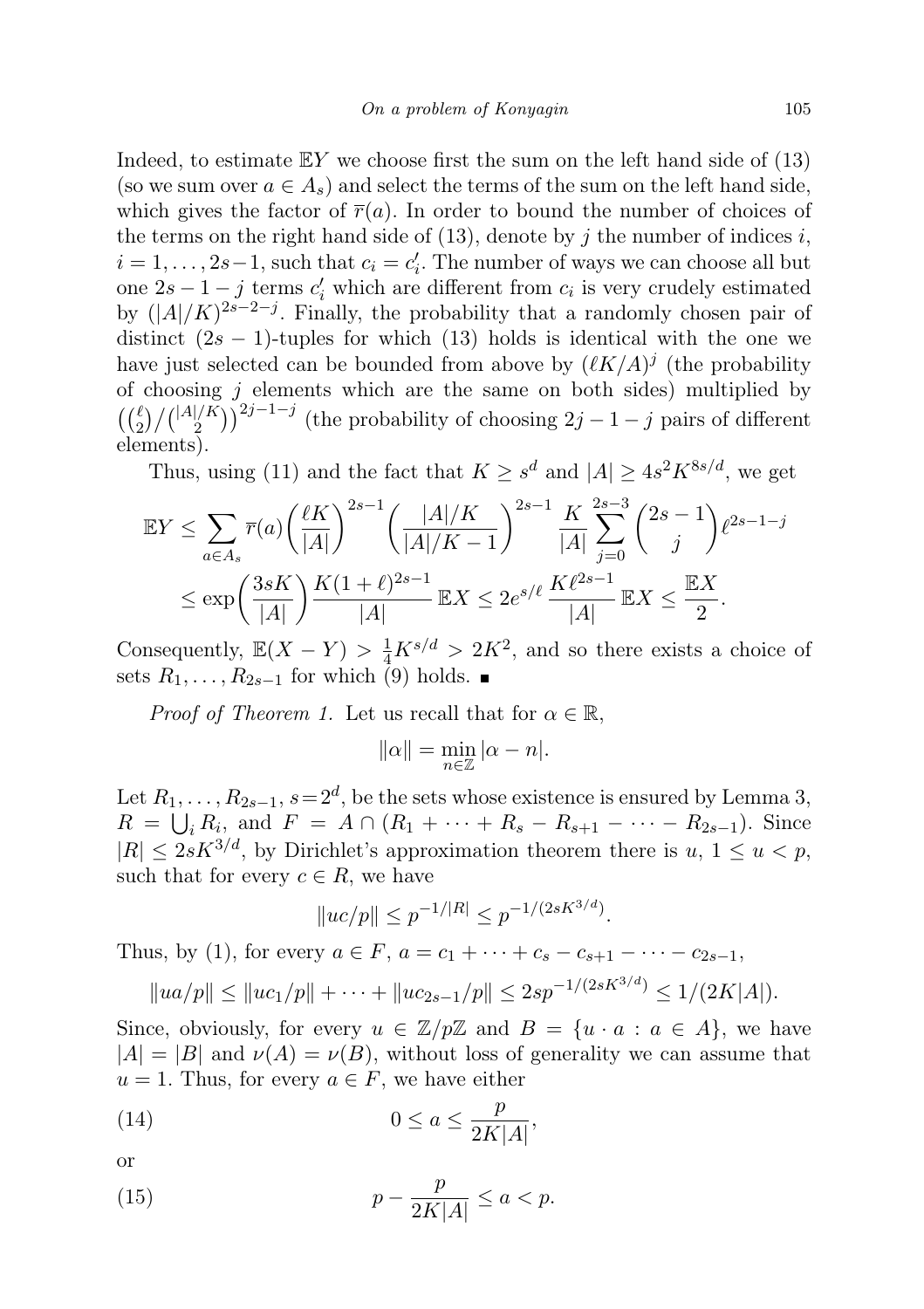Let us suppose that for the set  $F'$  of all elements of F which satisfy (14) we have  $|F'| \geq |F|/2 > K^2$  (the case when (15) holds more often than (14) can be dealt with by a similar argument).

Now let us make the following elementary observation. The set  $A + A$ clearly contains a gap of length at least  $p/|A + A| - 1 \ge p/(2K|A|)$ . The existence of such a gap implies that there are at least  $|A|/K$  gaps of at least the same length in the set A. Indeed, if  $t \in A + A$  and

 $\{t+1,\ldots,t+L\}\cap (A+A)=\emptyset,$ 

then for every  $a \in A$  such that  $a + b = t$  we have

$$
\{a+1,\ldots,a+L\}\cap A=\emptyset.
$$

Thus, let H be the set of all  $a \in A$  such that  $\{a+1, \ldots, a+p/(2K|A|)\} \cap$  $A = \emptyset$ . Then

(16) 
$$
|A + A| \ge |H + F'| = |H| |F'| > \frac{|A|}{K} K^2 = K|A|,
$$

while

$$
|A + A| \le \frac{|A|^2}{\nu(A)} \le K|A|.
$$

This contradiction completes the proof of Theorem 1.  $\blacksquare$ 

*Proof of Corollary.* We apply Theorem 1 with  $d =$ √  $1 - \varepsilon \log_2 \log_2 |A|$ and  $K = 2^{d^2}$ , where, to simplify calculations, we assume that  $\varepsilon$  is chosen in such a way that  $d$  is an integer. Then

$$
\log_2(2^{2d+2}K^{2^{d+3}/d}) = 2d + 2 + d2^{d+3} \le d^2 2^d \le \log_2 |A|,
$$

provided  $|A|$  is large enough, i.e., the left inequality in (1) holds. Moreover,

$$
\log_2\left(\frac{p^{2^{-d-1}K^{-3/d}}}{2^{d+2}K}\right) = 2^{-4d-1}\log_2 p - d - 2 - d^2
$$

$$
\geq \frac{\log_2 p}{2(\log_2 |A|)^{4\sqrt{1-\varepsilon}}} - 2(\log_2 \log_2 |A|)^2 \geq \log_2 |A|,
$$

so the right inequality in (1) holds as well. Consequently,  $\nu(A) \leq |A|2^{-d^2}$ and the assertion follows.

Let us make a few comments on the proof of Theorem 1. Our argument is based on the fact that, using Dirichlet's approximation theorem, we can "compress" the set  $F$  so it can be put into large gaps which must exist in  $A$ . Basically the same proof would work if we could find in A large subsets which depend on a small number of parameters as, for instance, dense subsets of long arithmetic progressions, or large cubes (i.e., the sets of the form  $x + \{0, x_1\} + \cdots + \{0, x_d\}$  with many distinct sums). For example, for every set  $A \subseteq \mathbb{Z}/p\mathbb{Z}$  with  $|A+A| \leq K|A|$ , by Ruzsa's theorem (see [5] or Lemma 7.4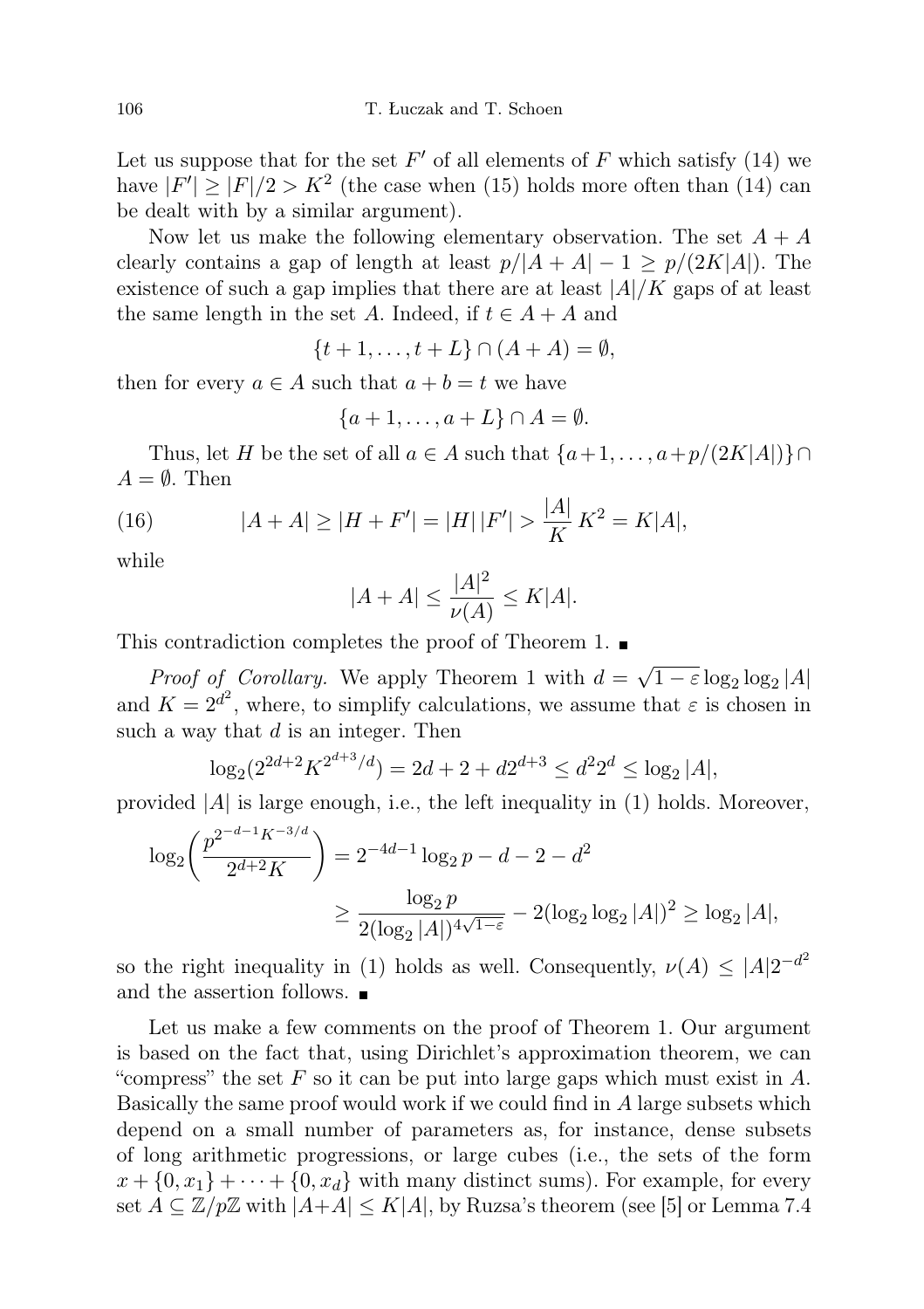in [4]), we have  $|A - A| \leq K^2 |A|$ . For such sets A it was shown by Croot, Ruzsa, and Schoen (see Theorem 4 in [1]) that the set  $A + A$  contains an arithmetic progression of length at least  $L = \log_2 |A|/(4 \log_2 K)$ . This result immediately implies that whenever  $|A + A| \leq K|A|$  and  $K^4|A| \leq p/\log_2 p$ , we have

(17) 
$$
\nu(A) \le |A| (\log_2 |A|)^{-1/5 + o(1)}.
$$

Indeed, it is easy to observe that  $\nu(A + A) \ge \nu(A) \ge |A|/K$  and from the Plünnecke–Ruzsa theorem it follows that  $|4A| \leq K^4 |A|$ , so in any dilation of 4A there is a gap of size at least

$$
\frac{p}{K^4|A|+1} > \frac{\log_2|A|}{4\log_2 K},
$$

which generates at least  $|A|/K$  gaps of the same size in 2A. On the other hand, every arithmetic progression of length L can be compressed to the interval of the same length. Thus, we have

$$
\frac{|A|}{K} \frac{\log_2 |A|}{4 \log_2 K} \le K^4 |A|
$$

and (17) follows. This estimate is, of course, even weaker than the bound given in (2), but since the assumption  $\nu(A) \geq |A|/K$  is stronger than  $|A + A| \leq K|A|$ , there is at least some hope that Konyagin's conjecture can be shown using a similar technique. Such an approach looks even more promising if we observe that to improve bounds given by Theorem 1 it is enough to find a "large easily compressible subset" which shares a lot of elements with sets of type  $A + A + A$ , which are "much more structured" than A itself. Indeed, if  $\nu(A)$  is large, then the sets  $A+A$ ,  $A+A+A$ , or, say, 8A, are not much denser than A, and have large values of  $\nu(\cdot)$  as well. Hence, one way to verify Konyagin's conjecture would be, for instance, to show that if  $\nu(A) \geq |A|^{1-\varepsilon}$ , then the set  $A + A + A + A$  shares a lot of elements with some large cube.

Finally, let us note that the elementary gap argument presented above shows that sets  $A \subseteq \mathbb{Z}/p\mathbb{Z}$  for which  $\nu(A) \geq |A|/K$  for small K, have rather special properties. For instance, each such set  $A \subseteq \mathbb{Z}/p\mathbb{Z}$  contains at least  $|A|^2/K$  arithmetic progressions of length three (since for each  $a \in A$  we have  $\nu(2a) \geq |A|/K$  but no arithmetic progressions P longer than  $K^2$ . Indeed, in this case we could transform P into  $v+u\cdot P = \{0, 1, \ldots, |P|-1\}$ , which would fit in into the gaps of  $v + u \cdot A$ , contradicting (16). In a similar way,  $A + A$ cannot contain arithmetic progressions of length  $K^4$ ,  $A + A + A$  contains no arithmetic progressions of length  $K^5$  and so on.

**3. Small sets A with large**  $\nu(A)$ . In [6] Straus presented an example of a set  $S \subseteq \mathbb{Z}/p\mathbb{Z}$  such that  $\nu(S) \geq 2$ , and  $|S| \geq \gamma_p \log_2 p$  for some constant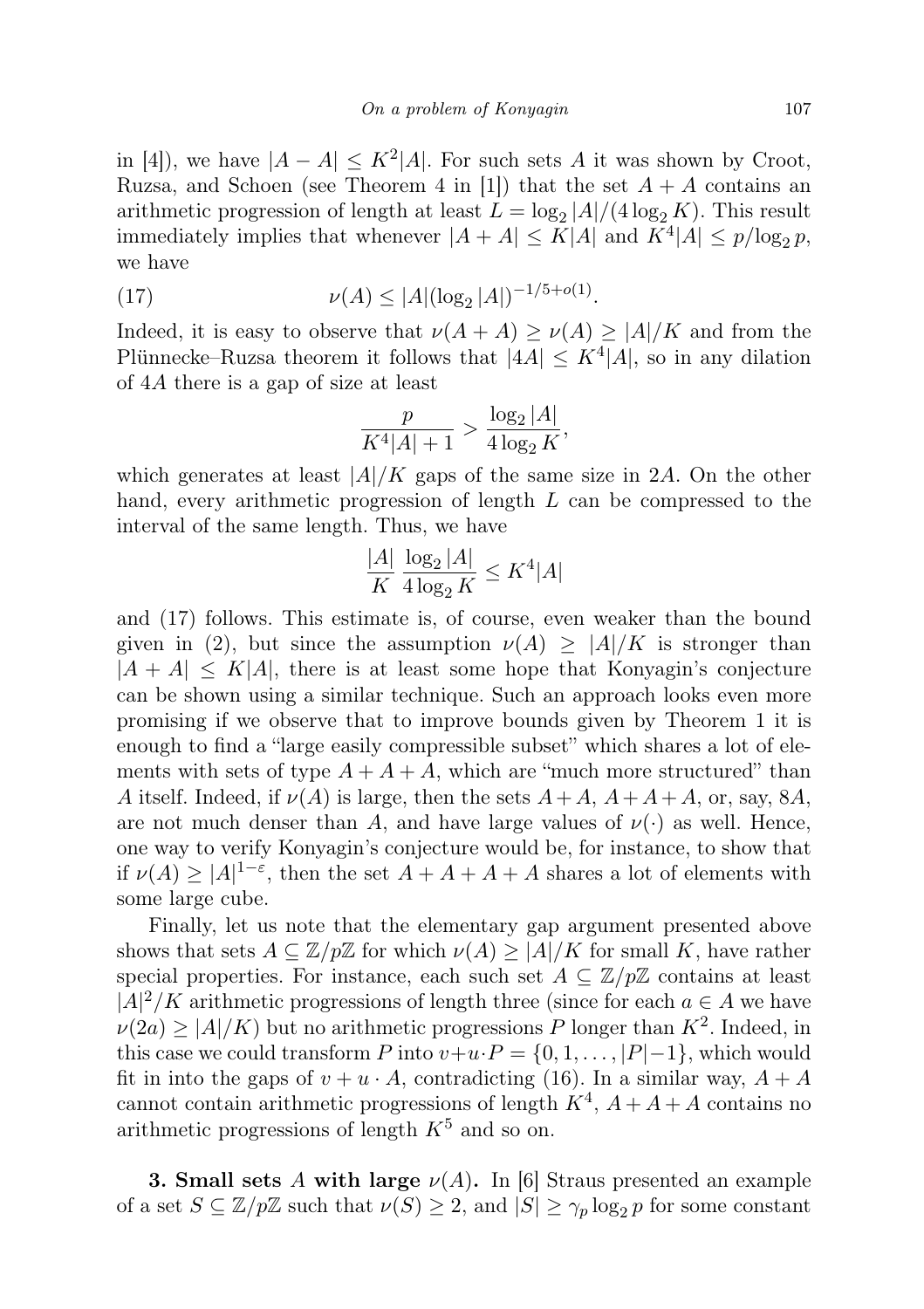$\gamma_p \leq 2$  which tends to  $2/\log_2 3$  as  $p \to \infty$ . In this section we show how to use this example to construct a sparse set A with  $\nu(A)$  larger than two.

We start with the following two observations.

LEMMA 4. Let  $A, B \subseteq \mathbb{Z}/p\mathbb{Z}$  be non-empty sets and suppose that  $|A||B|$  $\langle \sqrt{p} \rangle$ . Then there exists  $x_0 \in \mathbb{Z}/p\mathbb{Z} \setminus \{0\}$  such that  $|A + x_0B| = |A||B|$ .

*Proof.* Let  $\nu(x;t)$  denote the number of pairs  $(a, b)$ ,  $a \in A$ ,  $b \in B$ , so that t can be represented as  $t = a + bx$  with  $a \in A$ ,  $b \in B$ . Then, clearly,  $\nu^2(x;t)$  counts quadruplets  $(a',b',a'',b'')$  such that  $a'+b'x=a''+b''x$ , where  $a', a'' \in A$  and  $b', b'' \in B$ . For fixed  $a', a'' \in A$  and  $b', b'' \in B$  let us consider the number of x's, where  $x \in \mathbb{Z}/p\mathbb{Z} \setminus \{0\}$ , for which

(18) 
$$
a' - a'' = (b' - b'')x.
$$

Clearly, if  $a \neq a'$  and  $b \neq b'$ , then (18) has one solution; if both  $a' = a''$ ,  $b' = b''$ , then we have  $p - 1$  such solutions; while when just one of the equalities  $a = a'$ ,  $b = b'$  holds, the equation (18) has no non-zero solutions at all. Thus, the total number of solutions to  $a' + b'x = a'' + b''x$ , where  $a', a'' \in A, b', b'' \in B \text{ and } x \in \mathbb{Z}/p\mathbb{Z} \setminus \{0\}, \text{ is equal to}$ 

$$
\sum_{t} \sum_{x=1}^{p-1} \nu^{2}(x;t) = |A|(|A|-1)|B|(|B|-1) + (p-1)|A||B|.
$$

Hence, for some  $x_0 \in \mathbb{Z}/p\mathbb{Z} \setminus \{0\},\$ 

$$
\sum_{t} \nu^{2}(x_{0}; t) \le \frac{1}{p-1} |A|(|A|-1)|B|(|B|-1) + |A||B| < 1 + |A||B|,
$$

so that there are only trivial solutions to  $a' + b'x_0 = a'' + b''x_0$ . Consequently,

 $|A + x_0 B| = |A||B|.$ 

LEMMA 5. Let  $A, B \subseteq \mathbb{Z}/p\mathbb{Z}$  be such that  $|A + B| = |A||B|$ . Then, for  $C = A + B$ , we have  $\nu(C) \ge \nu(A)\nu(B)$ .

*Proof.* Let  $t \in C + C$ , i.e.,  $t = c + c'$  for some  $c, c' \in C$ . Since  $c = a + b$ and  $c' = a' + b'$  for some  $a, a' \in A$  and  $b, b' \in B$ , we have

$$
c + c' = (a + b) + (a' + b') = (a + a') + (b + b').
$$

Note that each representation  $a + a' = a_1 + a_2$ ,  $b + b' = b_1 + b_2$ , where  $a_1, a_2 \in A, b_1, b_2 \in B$ , yields a different representation of  $c + c'$ . Indeed,

$$
c + c' = (a + b) + (a' + b') = (a + a') + (b + b')
$$
  
= (a<sub>1</sub> + a<sub>2</sub>) + (b<sub>1</sub> + b<sub>2</sub>) = (a<sub>1</sub> + b<sub>1</sub>) + (a<sub>2</sub> + b<sub>2</sub>),

and from  $|A + B| = |A||B|$  it follows that all representations are distinct. Since there are at least  $\nu(A)$   $[\nu(B)]$  ways to write  $a + a' = a_1 + a_2$   $[b + b' = b']$  $b_1 + b_2$ , we get  $\nu(C) \ge \nu(A)\nu(B)$ .